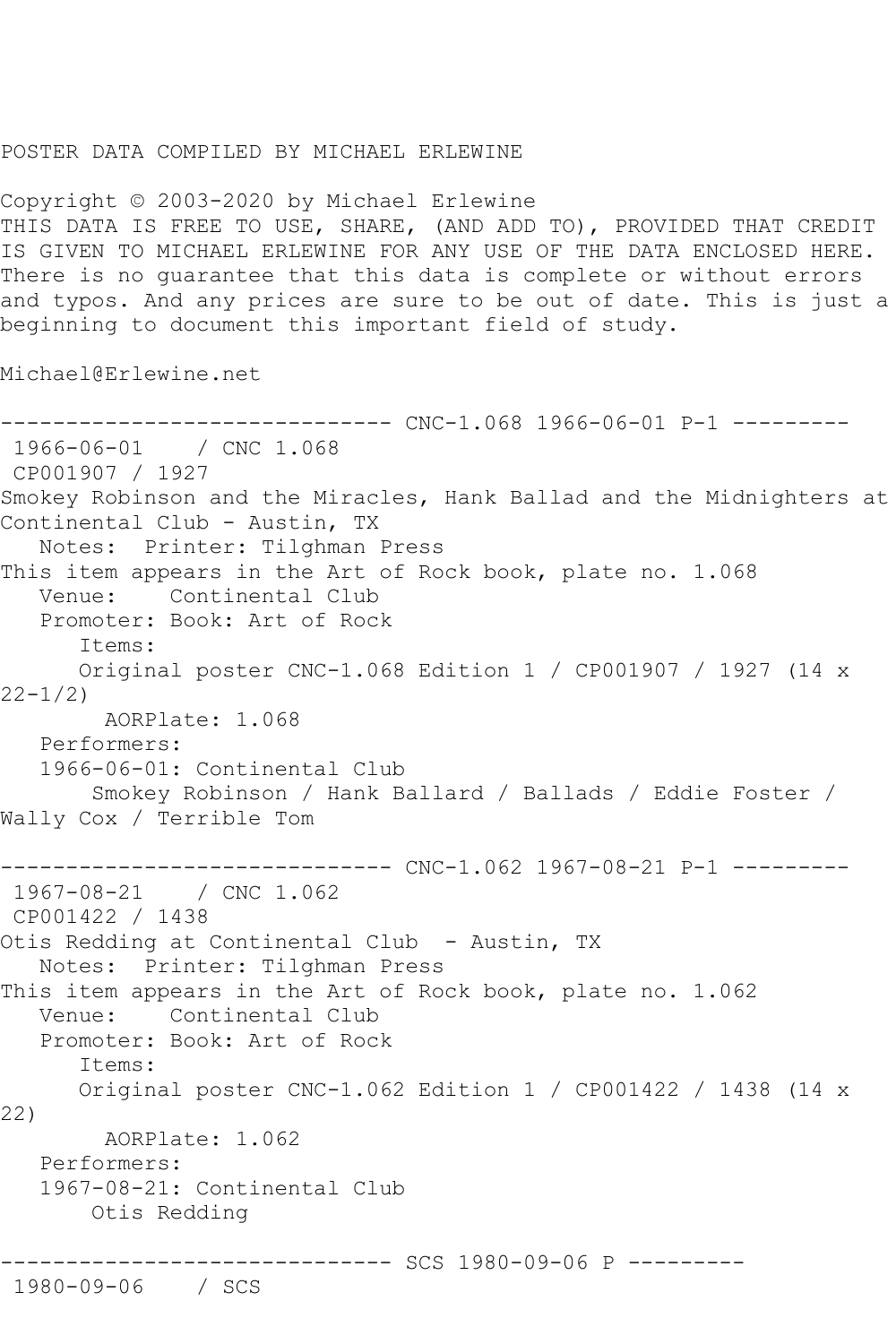CP045369 / CP045369 Uranium Savages at Continental Club - Austin, TX Artist: Kerry Awn (Kerry Fitzgerald) Venue: Continental Club Items: Original poster SCS / CP045369 / CP045369 Performers: 1980-09-06: Continental Club Uranium Savages ----------------------------- CNC 1982-05-03 P-1 ---------1982-05-03 / CNC CP004485 / CD05724 Cobras, Randy Banks at Continental Club - Austin, TX Event: Rock for the Guac Artist: Micael Priest Venue: Continental Club Items: Original poster CNC Edition 1 / CP004485 / CD05724 Performers: 1982-05-03: Continental Club Cobras / Randy Banks / Groove Masters / Guitar Charles / Miss Lou Ann Barton / Alvin Crow / Marcia Ball ------------------- CNC 1982-07-01 P ---------1982-07-01-0 / CNC CP004527 / CD05788 Devils, Hearbeats at Continental Club - Austin, TX Venue: Continental Club Items: Original poster CNC / CP004527 / CD05788 Performers: 1982-07-01-07: Continental Club Devils / Hearbeats / Jitters / Trouble Boys / Coras / Stevie Ray Vaughan / Souble Trouble ------------------------------ CNC 1982-07-21 P-1 --------- 1982-07-21 / CNC CP020239 / XK19820721 Groove Masters at Continental Club - Austin, TX Venue: Continental Club Items: Original poster CNC Edition 1 / CP020239 / XK19820721 CNC / NONE / XK1982072 Performers: 1982-07-21: Continental Club Groove Masters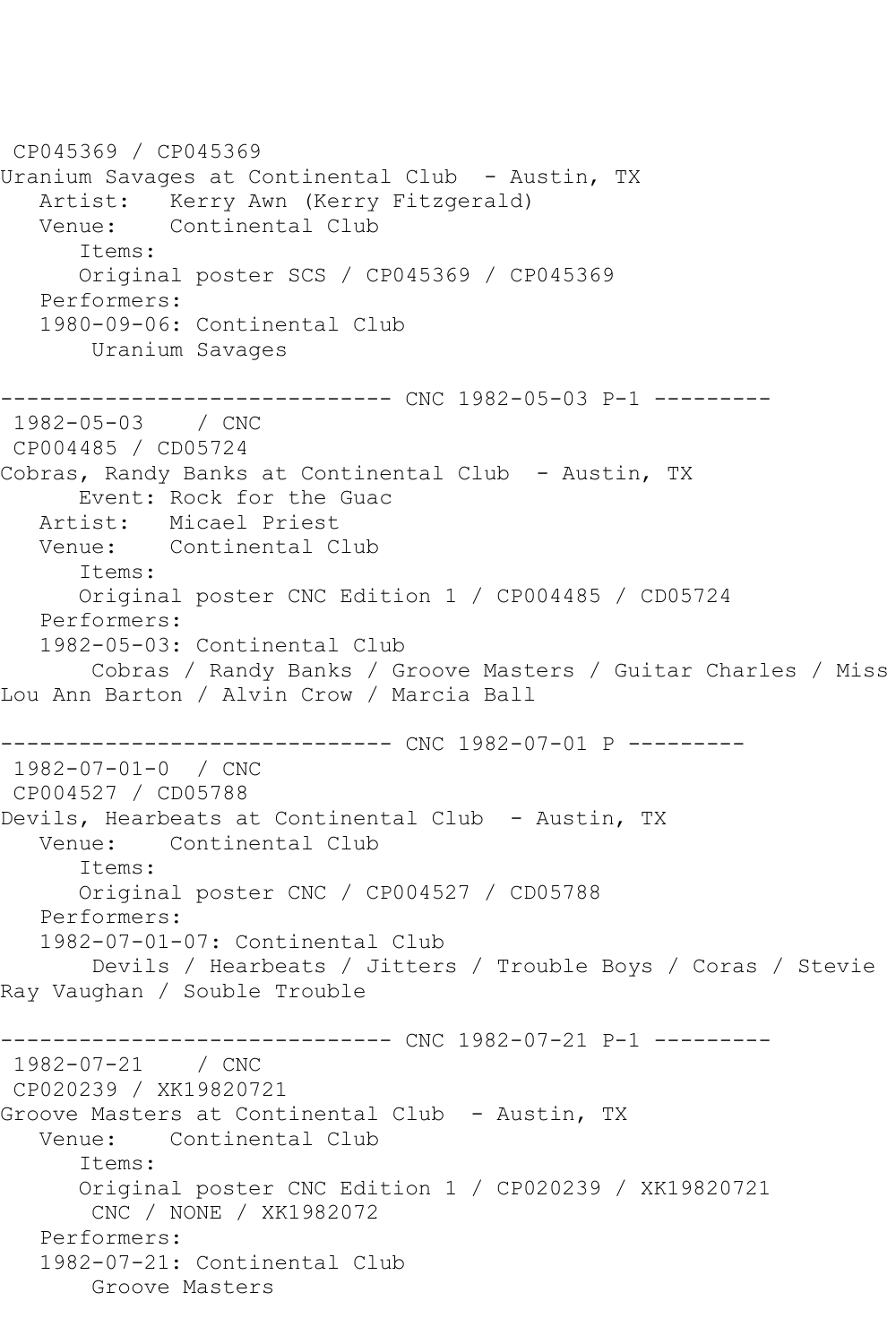------------------------------ 1984-10-01 P --------- 1984-10-01 / Elouise Burrell, Trickle Down at Continental Club - Austin, TX Artist: Jagmo (Nels Jacobson)<br>Venue: Continental Club Continental Club Items: Original poster / Performers: 1984-10-01: Continental Club Elouise Burrell / Trickle Down ------------------------------ 1985-10-01 P --------- 1985-10-01 / True Believers at Continental Club - Austin, TX Artist: Jagmo (Nels Jacobson) Venue: Continental Club Items: Original poster / Performers: 1985-10-01: Continental Club True Believers ------------------------------ CNC 1985-10-06 P-1 --------- 1985-10-06 / CNC CP009572 / CS04317 Joe King Carrasco, Joe Ely at Continental Club - Austin, TX Artist: Jagmo (Nels Jacobson)<br>Venue: Continental Club Continental Club Items: Original poster CNC Edition 1 / CP009572 / CS04317 (11 x 17) Performers: 1985-10-06: Continental Club Joe King Carrasco / Joe Ely / Ray Benson / Leroi Brothers / Butch Hancock / Kill / Commandos / Wild Seeds / Tex Thomas / Danglin' Wranglers / Blame / Taigators / Bubble Puppy / Ponty / Bone / Micael Priest ----------- CNC 1988-07-03 P-1 ---------1988-07-03 / CNC CP009661 / CS04406 I-Tex, DJ Jah Fred at Continental Club - Austin, TX Venue: Continental Club Items: Original poster CNC Edition 1 / CP009661 / CS04406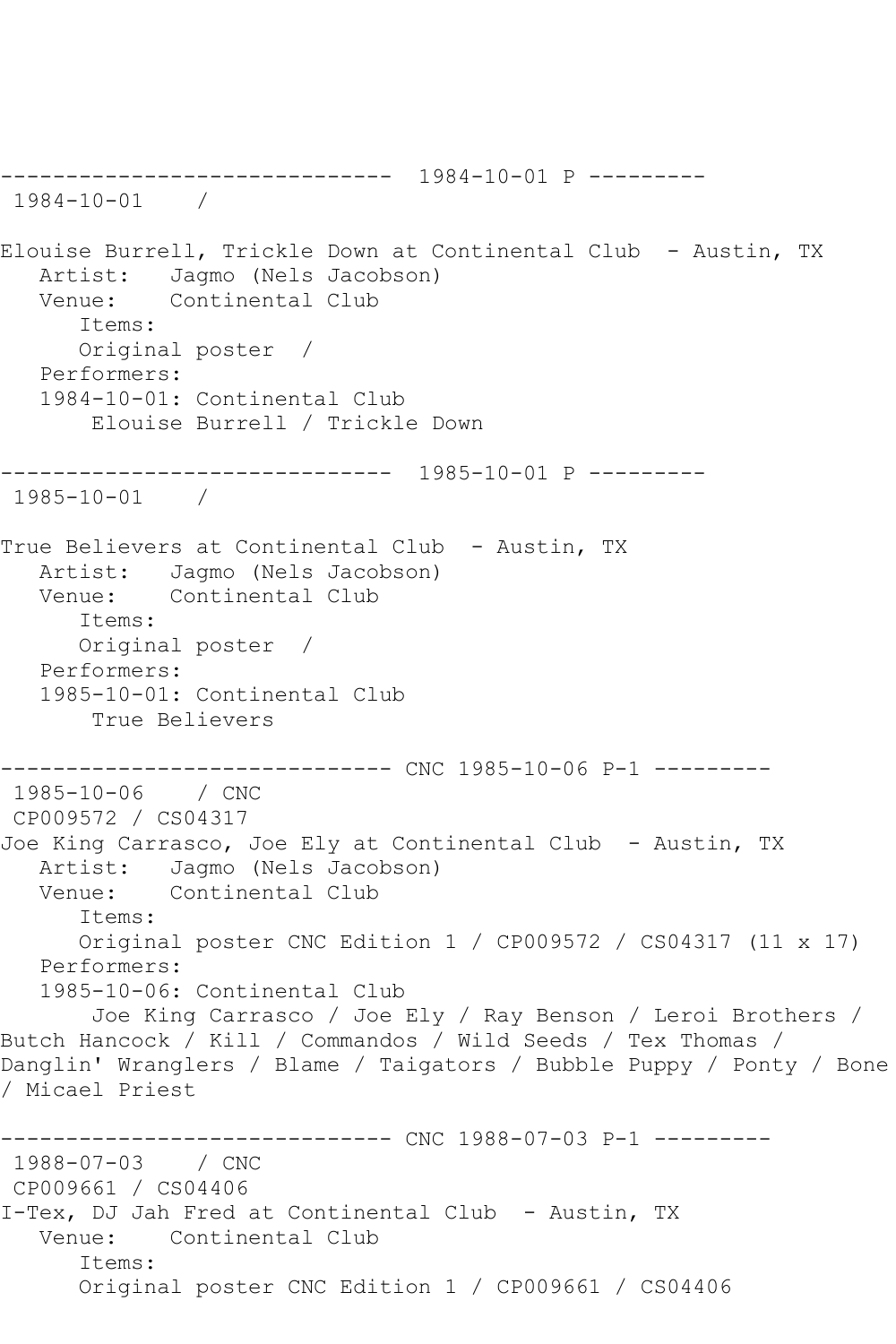```
 Performers:
   1988-07-03: Continental Club
        I-Tex / DJ Jah Fred / Freddie Steady's Wild Country / Mannish 
Boys / Hook and the Hitchhikers / Nationals / Zydeco Ranch / 
Neptunes / Tailgators / Kingpins / Paul Orta / Chris Holzhaus / 
Horton Heat / Junior Medlow / W.C. Clarke Band / Jessie Taylor / 
Junior Medlow / Ballad Shambles / Water the Dog
              ------------------------------ CANC 1989-06 P-1 ---------
1989-06
CP009664 / CS04409
Chill Factor, Mannish Boys at Continental Club - Austin, TX
  Artist: Bill Narum<br>Venue: Continental
            Continental Club
       Items:
       Original poster CANC Edition 1 / CP009664 / CS04409
   Performers:
    1989-06: Continental Club
        Chill Factor / Mannish Boys / Killbilly / Water the Dog / 
State of Mind / Butch Hancock / David Hammond Band / Erik Moll / 
Johnny Diesel and the Injectors / Johnny Rverbs's 3rd Degree / Solid 
Senders / Chill Factor / Miss Lavelle White / Rosie Flores / Dixons 
/ Edie Beethoven and the Sons of Fun / Wll T. Massey / Jimmy Lafave 
/ Barb Donovan / Johnny Diesel and the Injectors / Ian Moore Band / 
Moment's Notice / Hand of Glory / Lucury For Less / Snake River 
Conspiracy / Hickoids / Loco Gringos / Erbie Bowser / T.D. Bell / 
Mel Davis / Hook and the Hitchhikers / Primitive Moderns / 
Chromatics / Johnny Reverb / Bluerunners / Two Hoots and A Holler / 
Tailgators / Sapphires / Chris Duarte / Don't Ask / Freddie Steady's 
Wild Country / Zydeco Ranch / Robbie Taylor / Breakers
------------------------------ CNC 1989-07 P-1 ---------
1989-07
CP009665 / CS04410
Bill Carter and the Blame, Eddie Beethoven and the Sons of Fun at 
Continental Club - Austin, TX
  Artist: Bill Narum<br>Venue: Continental
            Continental Club
       Items:
       Original poster CNC Edition 1 / CP009665 / CS04410
   Performers:
    1989-07: Continental Club
        Bill Carter / Eddie Beethoven and the Sons of Fun / Hook and 
the Hitchhikers / Backsliders / Nelsons / Kelly Willis / Radio Ranch 
/ Balls of Fire / Water the Dog / Snake River Conspiracy / Solid 
Senders / Jr. Medlow and the Bad Boys / Tony Perez Band / Butch
```
Hancock / Live Heroes / True Blondes / Three Sheets To the Wind /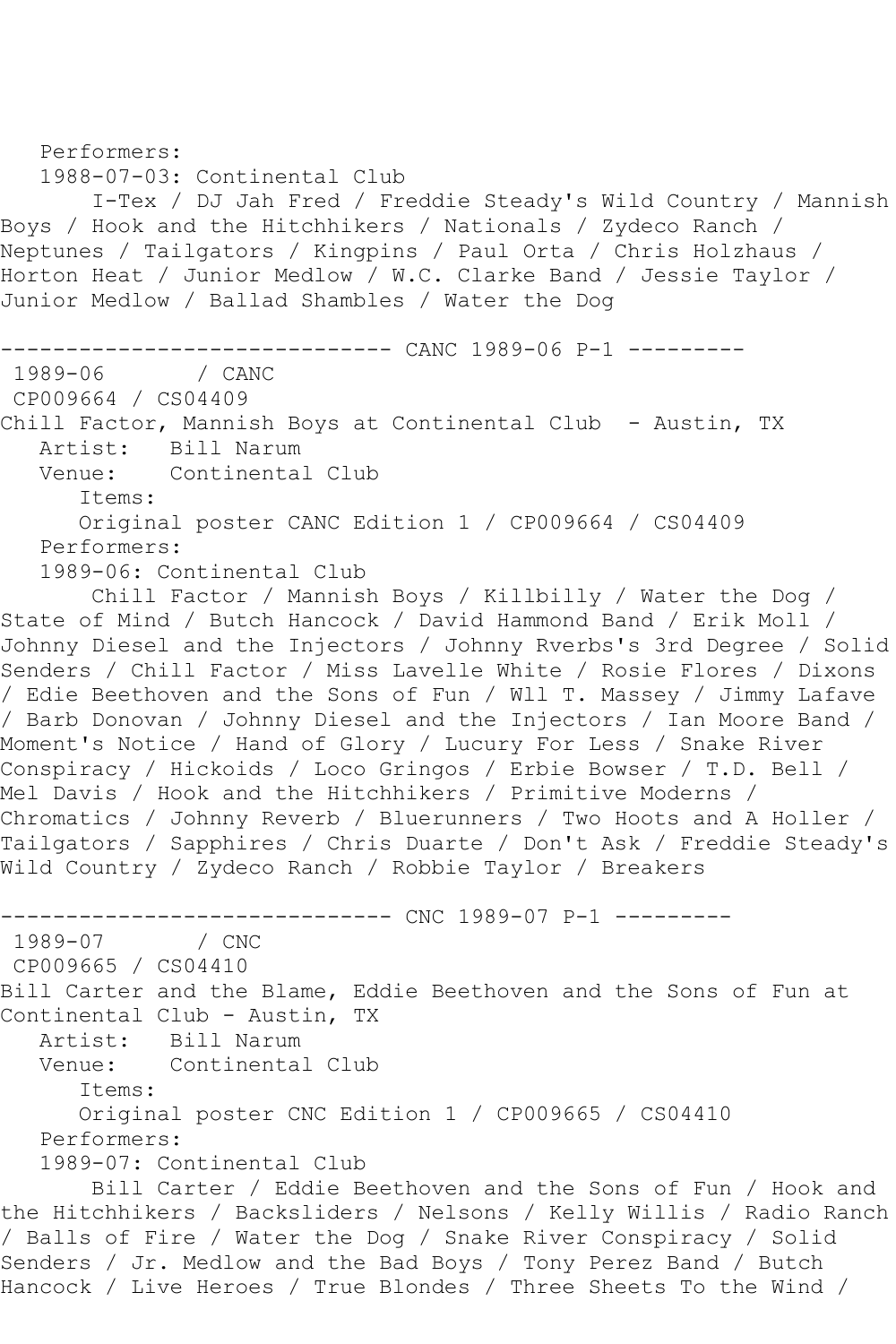Dixons / Rosie Flores / Jr. Brown / Leroi Brothers / Jessie Taylor / Texana Dames / R.C. Banks / Tx. Shieks / Shadow Casters / Ian Moore Band / Moment's Notice / Zydeco Ranch / Freddie Steady's Wild Country / Teddy and the Tall Tops / David Halley / Jo Carol Pierce / Lions and Ghosts / Last Straw / Two Hoots and A Holler / Chapparal / Water the Dog / Suzie Elkins Band / Ian Moore Band / Moment's Notice / Killbilly ------------------------------ CNC 1989-09 P-1 --------- 1989-09 CP004348 / CD04794 September Calendar for the Continental Club, Austin Artist: Bill Narum Venue: Continental Club Items: Original poster CNC Edition 1 / CP004348 / CD04794 Performers: 1989-09: Continental Club ------------------------------ CNC 1989-10 P-1 --------- 1989-10 / CNC CP004347 / CD04793 October Calendar for the Continental Club, Austin Artist: Bill Narum<br>Venue: Continental Continental Club Items: Original poster CNC Edition 1 / CP004347 / CD04793 Performers: 1989-10: Continental Club ------------------------------ 1993-01-13 P --------- 1993-01-13 / CP061015 / CP061015 Iggy Pop, Feel Fuzzy at Continental Club - Austin, TX Artist: Frank Kozik Venue: Continental Club Items: Original poster / CP061015 / CP061015 (22-1/2 x 35-1/8) Price: 100.00 / CP061260 Performers: 1993-01-13: Continental Club Iggy Pop / Feel Fuzzy / D Generation / Sea Monster ------------------------------ SCS 1998-03-13 P ---------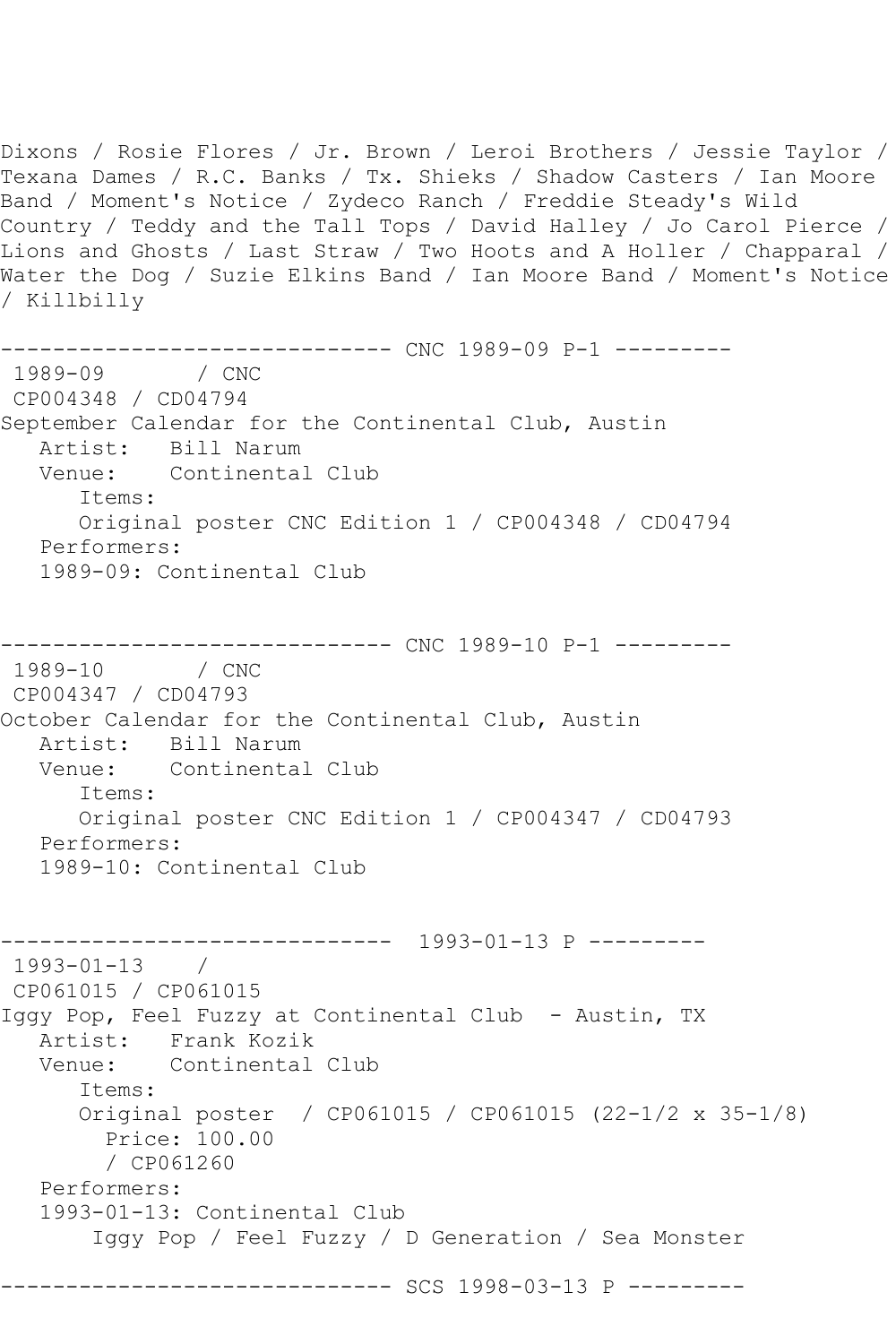1998-03-13 / SCS CP045411 / CP045411 Uranium Savages at Continental Club - Austin, TX Benefit: Eddy Awards Artist: Kerry Awn (Kerry Fitzgerald) Venue: Continental Club Items: Original poster SCS / CP045411 / CP045411 Performers: 1998-03-13: Continental Club Uranium Savages ------------------------------ SCS 1998-07-09 P --------- 1998-07-09 / SCS CP045412 / CP045412 Uranium Savages at Continental Club - Austin, TX Benefit: Eddy Day Artist: Kerry Awn (Kerry Fitzgerald) Venue: Continental Club Items: Original poster SCS / CP045412 / CP045412 Performers: 1998-07-09: Continental Club Uranium Savages ------------------------------ CANC 1998-12-12 P --------- 1998-12-12 / CANC CP009040 / CP06061 Uranium Savages at Continental Club - Austin, TX Private Notes: Texas P-1 \* Artist: Kerry Awn (Kerry Fitzgerald) Venue: Continental Club Items: Original poster CANC / CP009040 / CP06061 Performers: 1998-12-12: Continental Club Uranium Savages ------------------------------ SCS 1998-12-12 P --------- 1998-12-12 / SCS CP045413 / CP045413 Uranium Savages at Continental Club - Austin, TX Benefit: Uranium Savages 24th Birthday Party Artist: Kerry Awn (Kerry Fitzgerald) Venue: Continental Club Items: Original poster SCS / CP045413 / CP045413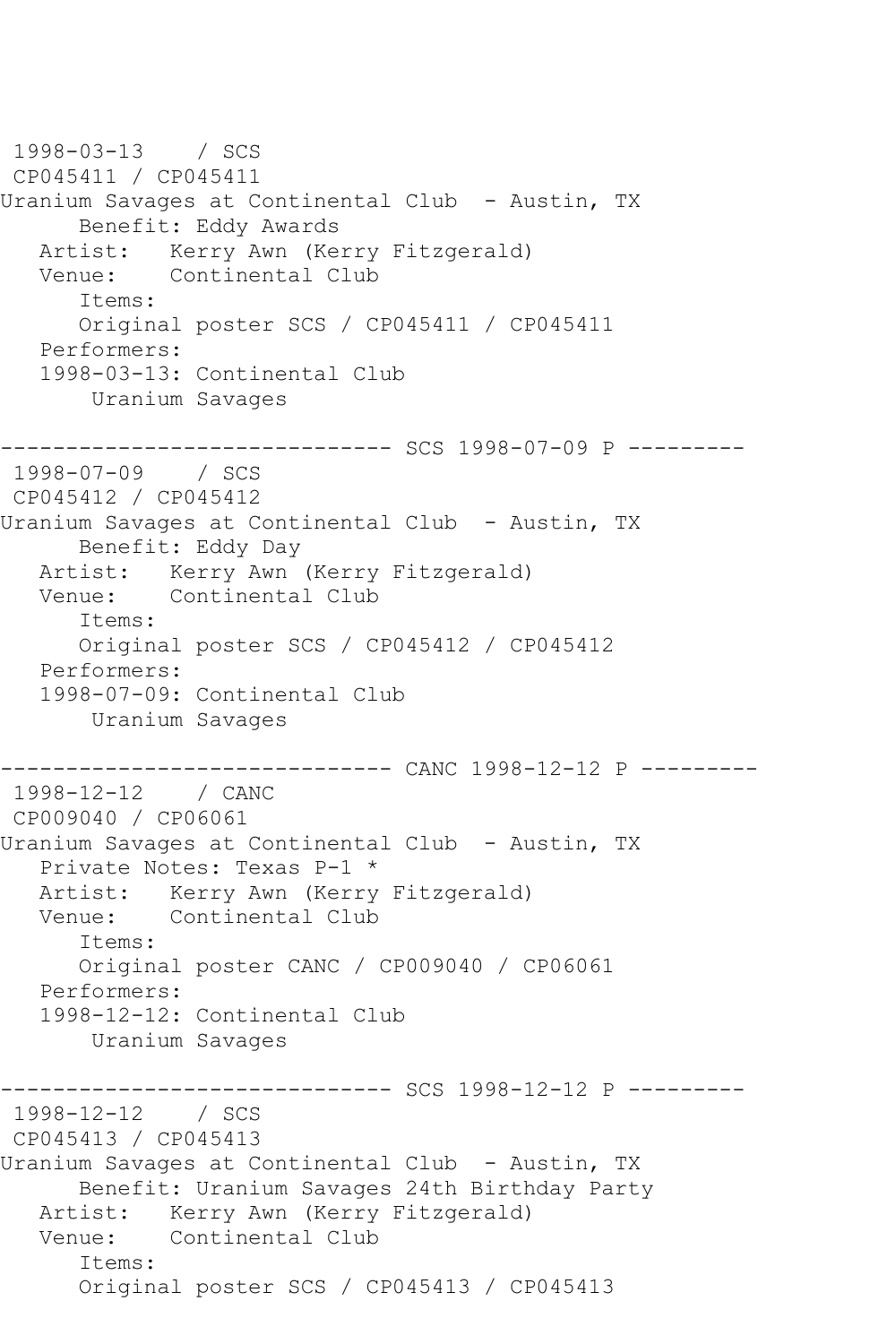Performers: 1998-12-12: Continental Club Uranium Savages ------------------------------ SCS 1999-03-05 P --------- 1999-03-05 / SCS CP045414 / CP045414 Uranium Savages at Continental Club - Austin, TX Benefit: '99 Eddy Awards Artist: Kerry Awn (Kerry Fitzgerald)<br>Venue: Continental Club Continental Club Items: Original poster SCS / CP045414 / CP045414 Performers: 1999-03-05: Continental Club Uranium Savages ------------------------------ SCS 1999-07-09 P --------- 1999-07-09 / SCS CP045415 / CP045415 Uranium Savages at Continental Club - Austin, TX Benefit: International Eddy Day '99 Artist: Kerry Awn (Kerry Fitzgerald)<br>Venue: Continental Club Continental Club Items: Original poster SCS / CP045415 / CP045415 Performers: 1999-07-09: Continental Club Uranium Savages ------------------------------ SCS 1999-12-09 P --------- 1999-12-09 / SCS CP045416 / CP045416 Uranium Savages at Continental Club - Austin, TX Benefit: Uranium Savages 25th Birthday Artist: Kerry Awn (Kerry Fitzgerald)<br>Venue: Continental Club Continental Club Items: Original poster SCS / CP045416 / CP045416 Performers: 1999-12-09: Continental Club Uranium Savages ------------------------------ 19zz-01-30 P --------- 19zz-01-30 / Sons of Sahm, Alvin Crow at Continental Club - Austin, TX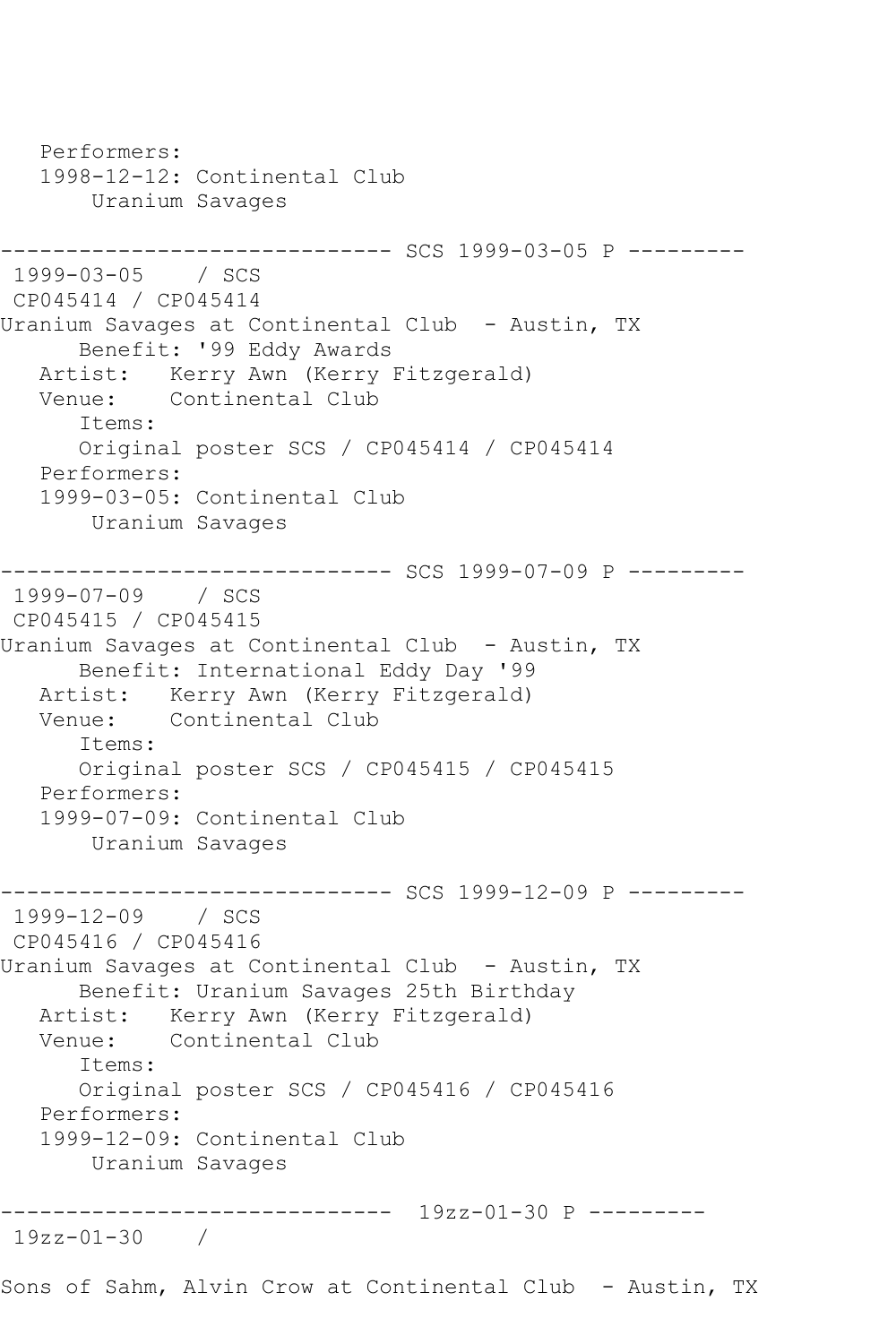Venue: Continental Club Items: Original poster / Performers: 19zz-01-30: Continental Club Sons of Sahm / Alvin Crow / Leroi Brothers / Augie Meyers / Paul Rey / Lou Ann Barton -------------------------------- CNC 19zz-02 P-1 ----------<br>19zz-02 / CNC  $19zz-02$ CP009662 / CS04407 Root Doctors, Chill Factor at Continental Club - Austin, TX Artist: Bill Narum Venue: Continental Club Items: Original poster CNC Edition 1 / CP009662 / CS04407 CNC / CP004349 / CD04795 Performers: 19zz-02: Continental Club Root Doctors / Chill Factor / Moment's Notice / Two Hoots and A Holler / Divone / Hook / Hand of Glory / Spy VS. Spy / Butch Hancock / Ponty Bone / Freddie Steady's Wild Country / Julie Burrell Band / R.C. Banks / Texas Mavericks / Doug Sahm / Alvin Crow / Kelly Willis / Leroi Brothers / Tek Thomas / Chris O'connell / T. Nicholl House Band / Pulsations / Hook and the Tailgators / Greg Schilling Band / Neptunes / Wild Country / Texas Mavericks / P.C. Banks / Jessie Taylor / Luxury For Less / Horton Heat / Teddy and the Tall Tops / Bobbie Taylor / Grey Ghost ------------------------------ CNC 19zz-02-22 P-1 --------- 19zz-02-22 / CNC CP001418 / 1434 B.B. King at Continental Club - Austin, TX<br>Venue: Continental Club Continental Club Items: Original poster CNC Edition 1 / CP001418 / 1434 (14 x 22) Performers: 19zz-02-22: Continental Club B.B. King ----------- CNC 19zz-03-17 P ---------19zz-03-17 / CNC CP008992 / CP05764 Jimmie Dale Gillmore, Mr. Ponty Bone at Continental Club - Austin, TX Private Notes: Texas P-1 \* Venue: Continental Club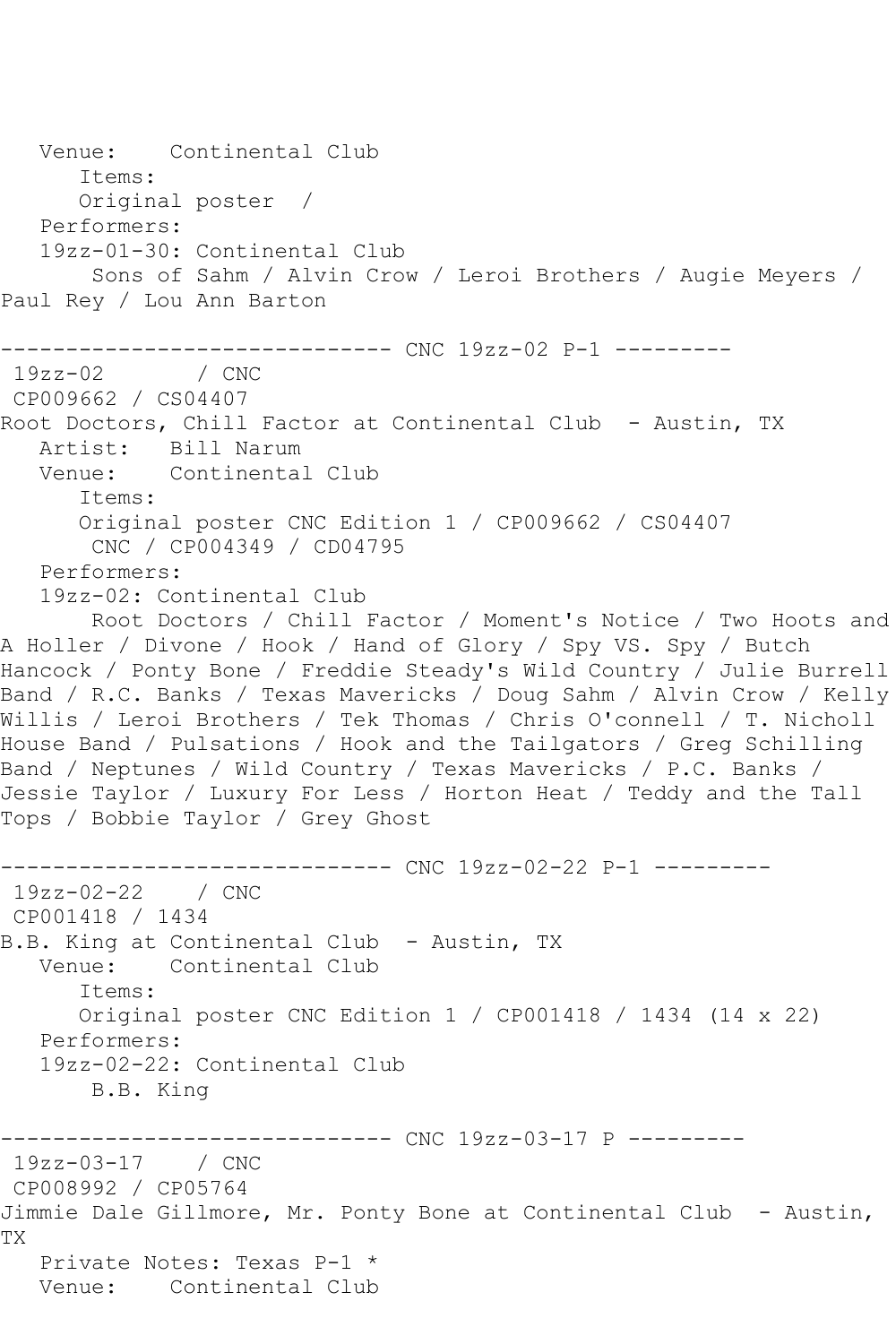Items: Original poster CNC / CP008992 / CP05764 Performers: 19zz-03-17: Continental Club Jimmie Dale Gillmore / Mr. Ponty Bone ------------------------------ CNC 19zz-03-20 P-1 --------- 19zz-03-20 / CNC CP009618 / CS04363 Leroi Brothers at Continental Club - Austin, TX Series: 10th Anniversary Artist: Micael Priest<br>Venue: Continental C Continental Club Items: Original poster CNC Edition 1 / CP009618 / CS04363 Performers: 19zz-03-20: Continental Club Leroi Brothers ------------------------------ CNC 19zz-06-20 P-1 --------- 19zz-06-20 / CNC CP001420 / 1436 Impressions, Jean Fuller at Continental Club - Austin, TX Continental Club Items: Original poster CNC Edition 1 / CP001420 / 1436 (14 x 22) Performers: 19zz-06-20: Continental Club Impressions / Jean Fuller ------------------------------ CANC 19zz-12-31 P --------- 19zz-12-31 / CANC CP003083 / 5036 Otis Redding, The Fabulous Ballads at Continental Club - Austin, TX Event: Big New Year's Eve Ball Venue: Continental Club Items: Original poster CANC / CP003083 / 5036 Performers: 19zz-12-31: Continental Club Otis Redding / Fabulous Ballads ------------ SCS 2000-01-30 P ---------2000-01-30 / SCS CP045190 / CP045190 Doug Sahm, Alvin Crow at Continental Club - Austin, TX Artist: Kerry Awn (Kerry Fitzgerald)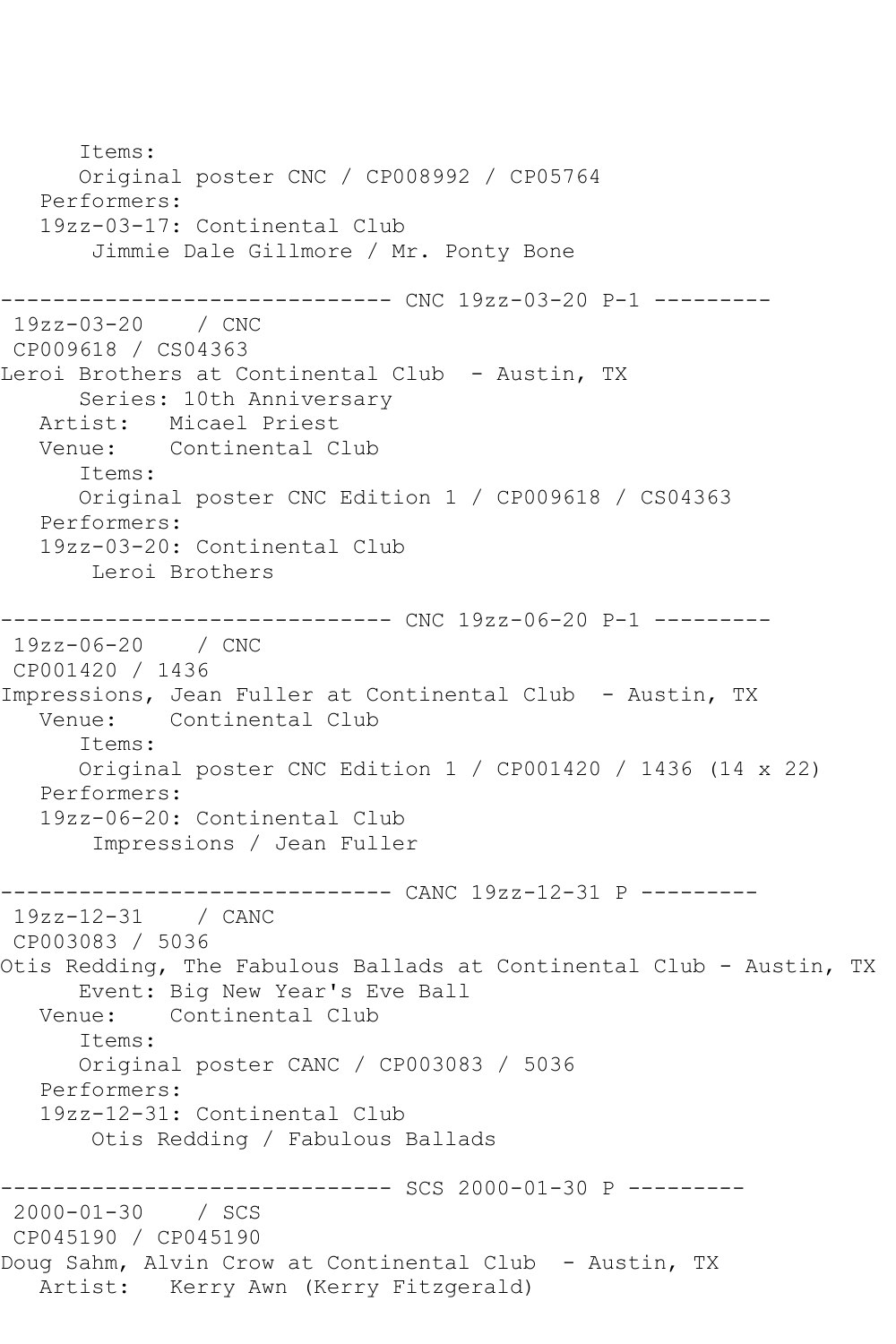```
 Venue: Continental Club
       Items:
       Original poster SCS / CP045190 / CP045190
    Performers:
    2000-01-30: Continental Club
        Doug Sahm / Alvin Crow / Augie Meyers / Paul Ray / Leroi Bros
------------------------------ SCS 2000-03-24 P ---------
2000-03-24 / SCS 
CP045417 / CP045417
Uranium Savages at Continental Club - Austin, TX
       Benefit: Eddy Awards 2000
   Artist: Kerry Awn (Kerry Fitzgerald)
   Venue: Continental Club
       Items:
       Original poster SCS / CP045417 / CP045417
   Performers:
    2000-03-24: Continental Club
        Uranium Savages
------------------------------ SCS 2000-07-09 P ---------
2000-07-09 / SCS 
CP045418 / CP045418
Uranium Savages at Continental Club - Austin, TX
       Benefit: Inner-National Eddy Day
  Artist: Kerry Awn (Kerry Fitzgerald)<br>Venue: Continental Club
           Continental Club
       Items:
       Original poster SCS / CP045418 / CP045418
   Performers:
   2000-07-09: Continental Club
        Uranium Savages
------------------------------ SCS 2000-12-28 P ---------
2000-12-28 / SCS 
CP045420 / CP045420
Uranium Savages at Continental Club - Austin, TX
       Benefit: X-mas Party
  Artist: Kerry Awn (Kerry Fitzgerald)<br>Venue: Continental Club
           Continental Club
       Items:
       Original poster SCS / CP045420 / CP045420
   Performers:
    2000-12-28: Continental Club
        Uranium Savages
------------------------------ SCS 2001-03-22 P ---------
```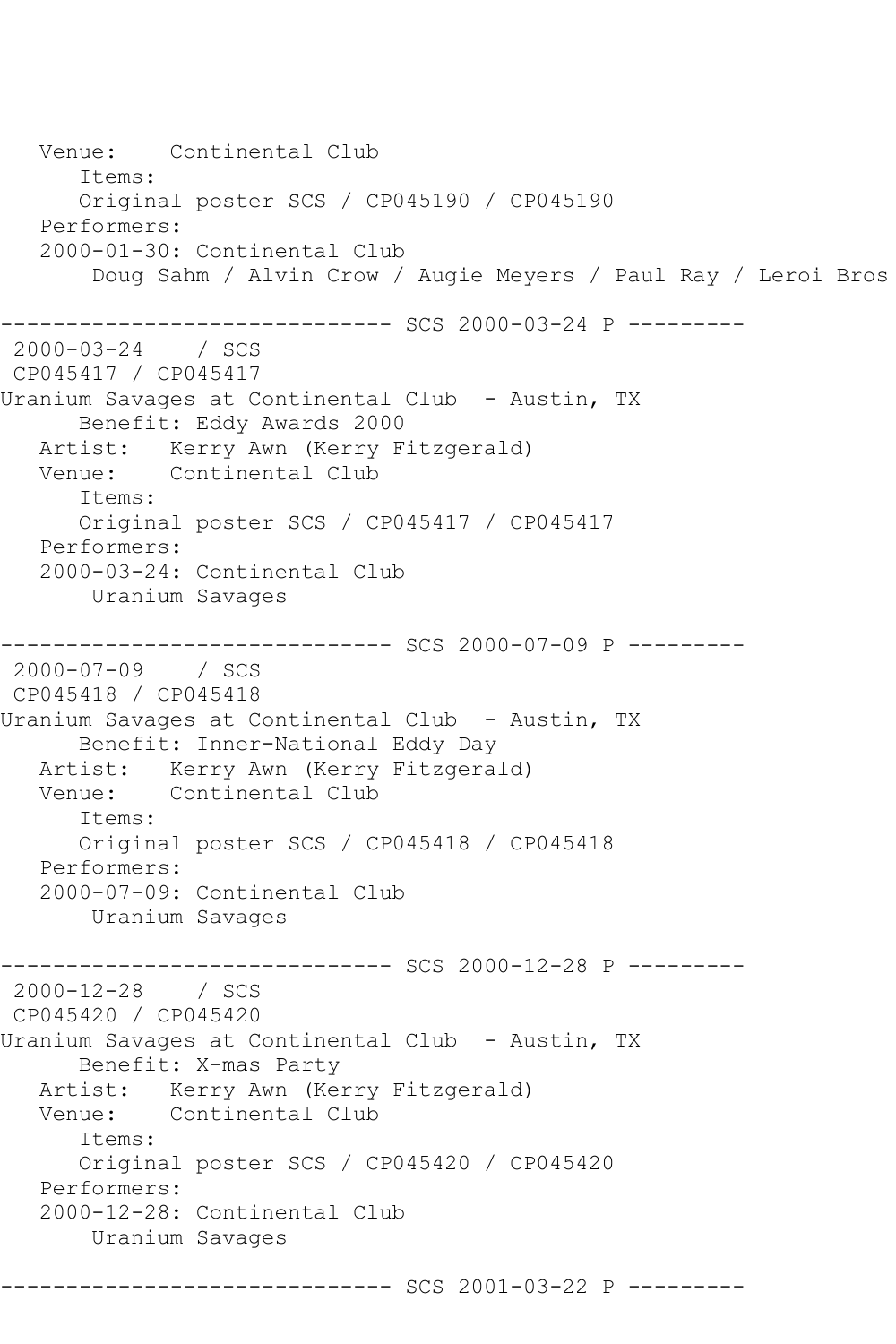```
2001-03-22 / SCS 
CP045421 / CP045421
Uranium Savages at Continental Club - Austin, TX
       Benefit: Eddy Awards 2001
   Artist: Kerry Awn (Kerry Fitzgerald)
   Venue: Continental Club
       Items:
       Original poster SCS / CP045421 / CP045421
   Performers:
   2001-03-22: Continental Club
        Uranium Savages
------------------------------ CNC 2001-10-20 P-1 ---------
2001-10-20 / CNC 
CP013250 / FK20001020
High On Fire, Alabama Thunderpussy at Continental Club - Austin, TX
  Artist: Frank Kozik<br>Venue: Continental
           Continental Club
       Items:
       Original poster CNC Edition 1 / CP013250 / FK20001020
        CNC / NONE / FK2000102
   Performers:
   2001-10-20: Continental Club
       High On Fire / Alabama Thunderpussy / Suplecs / Men of Porn / 
Tummler
------------------------------ SCS 2002-03-23 P ---------
2002-03-23 / SCS 
CP045422 / CP045422
Uranium Savages at Continental Club - Austin, TX
      Benefit: Eddy Awards 2002
   Artist: Kerry Awn (Kerry Fitzgerald)
   Venue: Continental Club
       Items:
       Original poster SCS / CP045422 / CP045422
   Performers:
   2002-03-23: Continental Club
        Uranium Savages
------------------------------ SCS 2002-07-09 P ---------
2002-07-09 / SCS 
CP045193 / CP045193
Uranium Savages at Continental Club - Austin, TX
       Benefit: International Eddy Day
   Artist: Kerry Awn (Kerry Fitzgerald)
   Venue: Continental Club
       Items:
```